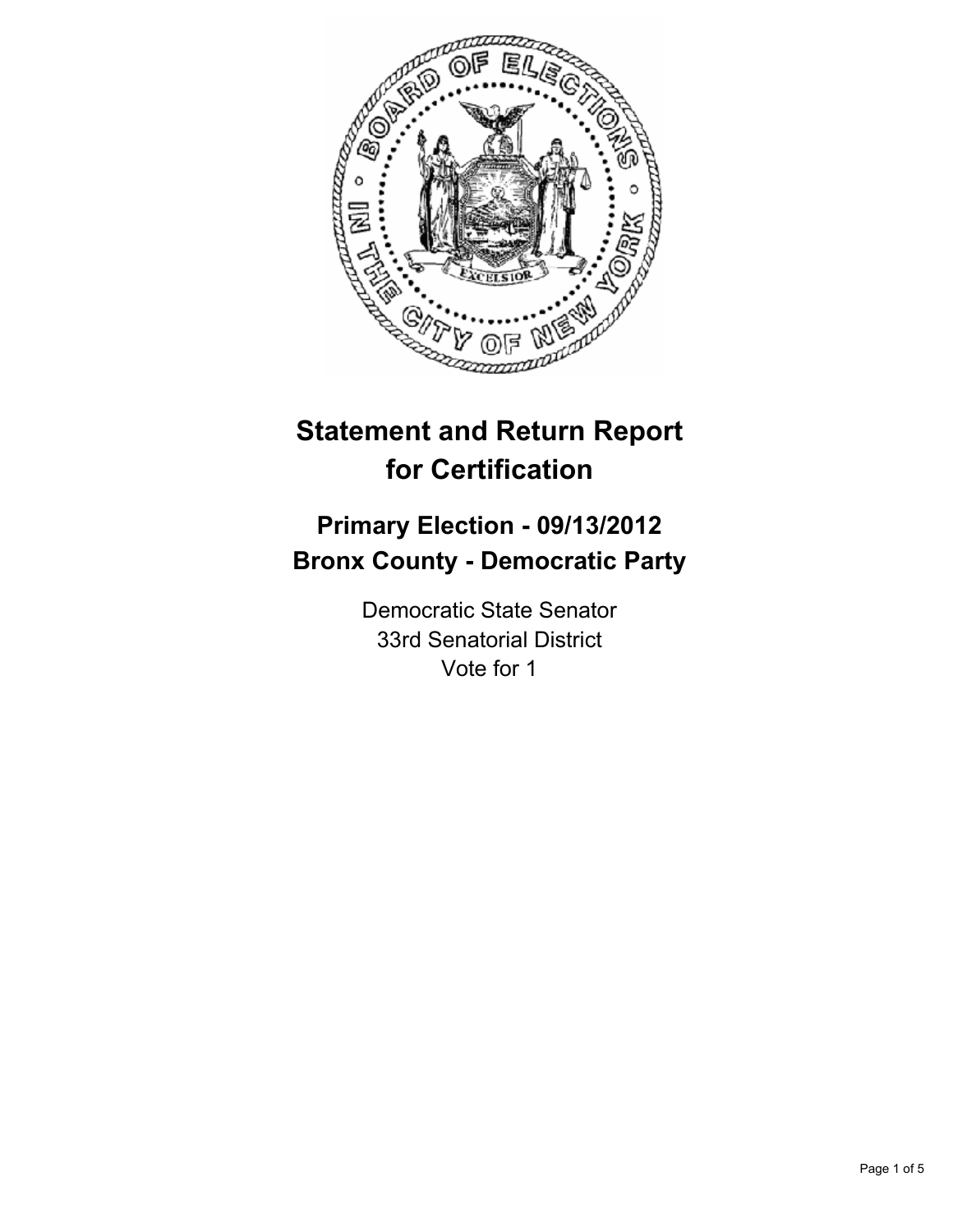

## **Assembly District 77**

| <b>PUBLIC COUNTER</b>                                    | 475          |
|----------------------------------------------------------|--------------|
| <b>EMERGENCY</b>                                         | 0            |
| ABSENTEE/MILITARY                                        | 23           |
| <b>FEDERAL</b>                                           | 0            |
| <b>SPECIAL PRESIDENTIAL</b>                              | $\Omega$     |
| <b>AFFIDAVIT</b>                                         | 28           |
| <b>Total Ballots</b>                                     | 526          |
| Less - Inapplicable Federal/Special Presidential Ballots | 0            |
| <b>Total Applicable Ballots</b>                          | 526          |
| <b>MANUEL R. TAVAREZ</b>                                 | 142          |
| <b>J. GUSTAVO RIVERA</b>                                 | 311          |
| ARMANDO M. HOWARD (WRITE-IN)                             | 1            |
| JOSE M. SERRANO (WRITE-IN)                               | 3            |
| MARK ESCOFFEREY-BEY (WRITE-IN)                           | $\mathbf{1}$ |
| <b>Total Votes</b>                                       | 458          |
| Unrecorded                                               | 68           |

#### **Assembly District 78**

| <b>PUBLIC COUNTER</b>                                    | 2,000        |
|----------------------------------------------------------|--------------|
| <b>EMERGENCY</b>                                         | 0            |
| ABSENTEE/MILITARY                                        | 79           |
| <b>FEDERAL</b>                                           | 0            |
| <b>SPECIAL PRESIDENTIAL</b>                              | $\mathbf{0}$ |
| <b>AFFIDAVIT</b>                                         | 76           |
| <b>Total Ballots</b>                                     | 2,155        |
| Less - Inapplicable Federal/Special Presidential Ballots | 0            |
| <b>Total Applicable Ballots</b>                          | 2,155        |
| MANUEL R. TAVAREZ                                        | 533          |
| J. GUSTAVO RIVERA                                        | 1,404        |
| NANCY ABAD (WRITE-IN)                                    | 1            |
| NELSON CASTRO (WRITE-IN)                                 | 1            |
| RUBEN DIAZ (WRITE-IN)                                    | 1            |
| UNATTRIBUTABLE WRITE-IN (WRITE-IN)                       | 4            |
| <b>Total Votes</b>                                       | 1,944        |
| Unrecorded                                               | 211          |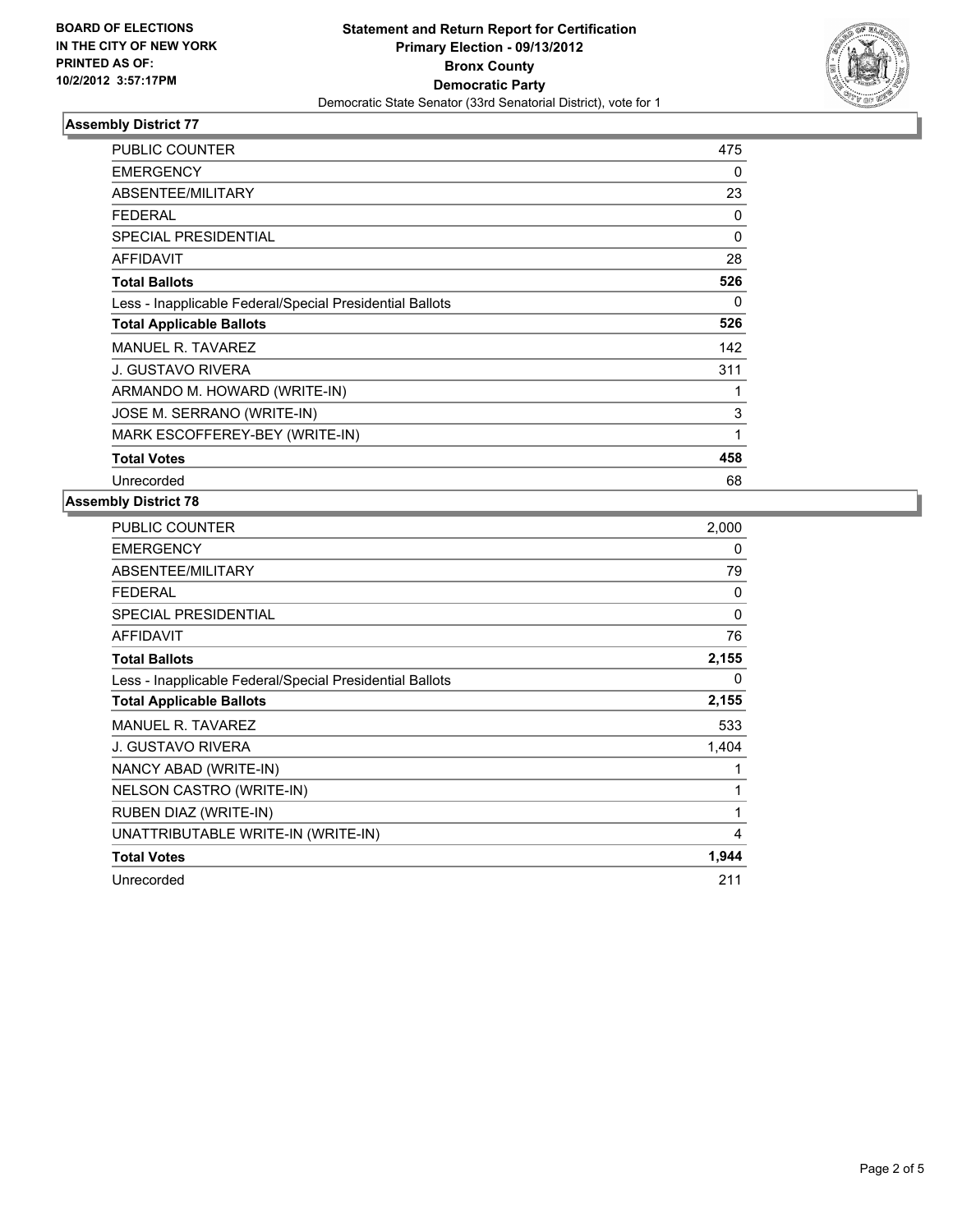

## **Assembly District 79**

| <b>PUBLIC COUNTER</b>                                    | 953      |
|----------------------------------------------------------|----------|
| <b>EMERGENCY</b>                                         | 20       |
| ABSENTEE/MILITARY                                        | 47       |
| <b>FEDERAL</b>                                           | 0        |
| SPECIAL PRESIDENTIAL                                     | $\Omega$ |
| AFFIDAVIT                                                | 29       |
| <b>Total Ballots</b>                                     | 1,049    |
| Less - Inapplicable Federal/Special Presidential Ballots | 0        |
| <b>Total Applicable Ballots</b>                          | 1,049    |
| MANUEL R. TAVAREZ                                        | 268      |
| <b>J. GUSTAVO RIVERA</b>                                 | 715      |
| UNATTRIBUTABLE WRITE-IN (WRITE-IN)                       |          |
| <b>Total Votes</b>                                       | 984      |
| Unrecorded                                               | 65       |

## **Assembly District 80**

| <b>PUBLIC COUNTER</b>                                    | 189 |
|----------------------------------------------------------|-----|
| <b>EMERGENCY</b>                                         | 0   |
| ABSENTEE/MILITARY                                        | 7   |
| <b>FEDERAL</b>                                           | 0   |
| SPECIAL PRESIDENTIAL                                     | 0   |
| AFFIDAVIT                                                | 9   |
| <b>Total Ballots</b>                                     | 205 |
| Less - Inapplicable Federal/Special Presidential Ballots | 0   |
| <b>Total Applicable Ballots</b>                          | 205 |
| MANUEL R. TAVAREZ                                        | 61  |
| J. GUSTAVO RIVERA                                        | 114 |
| <b>Total Votes</b>                                       | 175 |
| Unrecorded                                               | 30  |

## **Assembly District 81**

| <b>PUBLIC COUNTER</b>                                    | 563 |
|----------------------------------------------------------|-----|
| <b>EMERGENCY</b>                                         | 0   |
| ABSENTEE/MILITARY                                        | 20  |
| <b>FEDERAL</b>                                           | 0   |
| <b>SPECIAL PRESIDENTIAL</b>                              | 0   |
| AFFIDAVIT                                                | 11  |
| <b>Total Ballots</b>                                     | 594 |
| Less - Inapplicable Federal/Special Presidential Ballots | 0   |
| <b>Total Applicable Ballots</b>                          | 594 |
| MANUEL R. TAVAREZ                                        | 121 |
| J. GUSTAVO RIVERA                                        | 433 |
| ADRIANO ESPAILLAT (WRITE-IN)                             | 1   |
| UNATTRIBUTABLE WRITE-IN (WRITE-IN)                       | 5   |
| <b>Total Votes</b>                                       | 560 |
| Unrecorded                                               | 34  |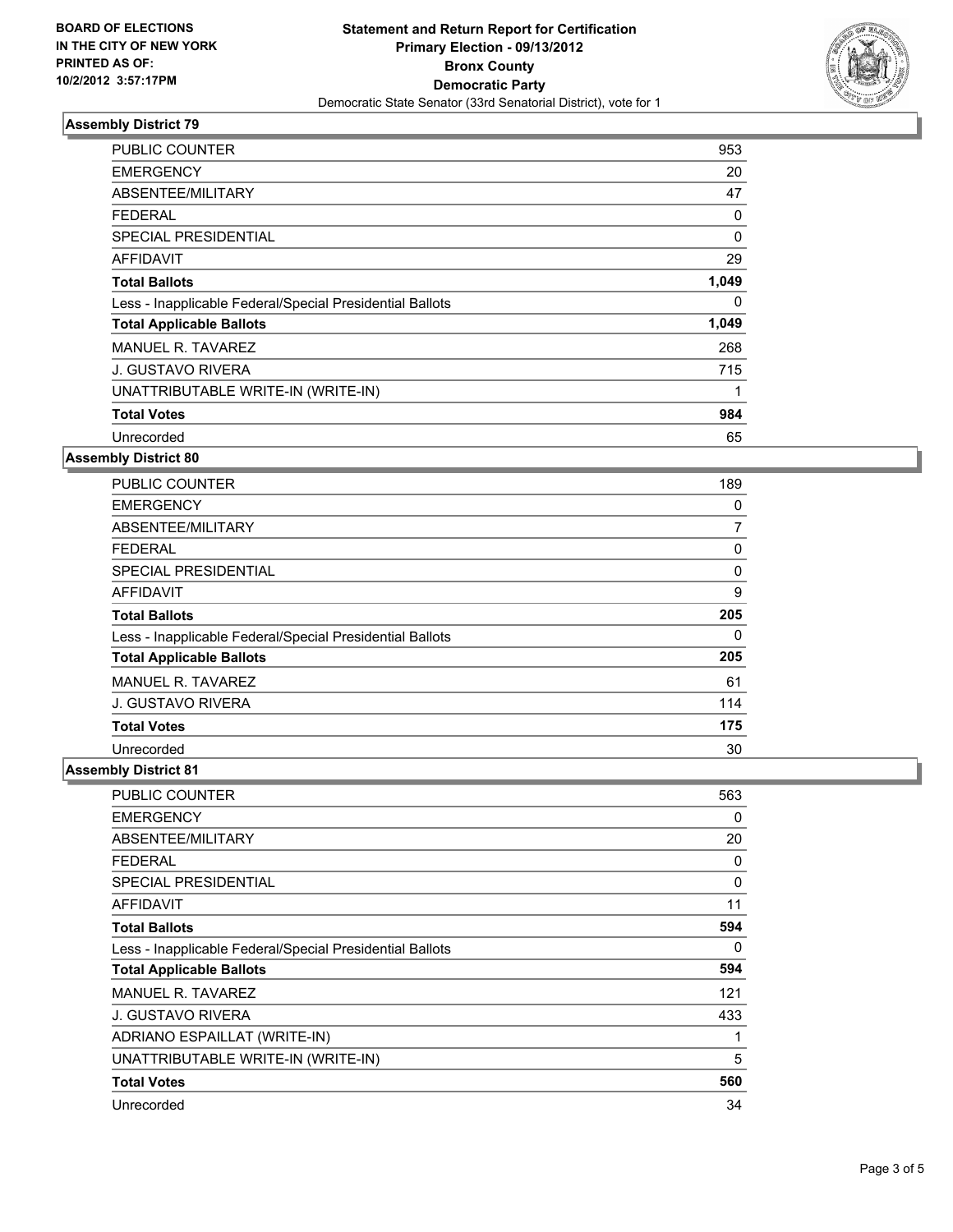

## **Assembly District 86**

| PUBLIC COUNTER                                           | 2,896          |
|----------------------------------------------------------|----------------|
| <b>EMERGENCY</b>                                         | 0              |
| ABSENTEE/MILITARY                                        | 58             |
| FEDERAL                                                  | 0              |
| <b>SPECIAL PRESIDENTIAL</b>                              | $\Omega$       |
| <b>AFFIDAVIT</b>                                         | 118            |
| <b>Total Ballots</b>                                     | 3,072          |
| Less - Inapplicable Federal/Special Presidential Ballots | 0              |
| <b>Total Applicable Ballots</b>                          | 3,072          |
| <b>MANUEL R. TAVAREZ</b>                                 | 995            |
| J. GUSTAVO RIVERA                                        | 1,841          |
| ADRIANO ESPALLIAT (WRITE-IN)                             | 1              |
| UNATTRIBUTABLE WRITE-IN (WRITE-IN)                       | $\overline{2}$ |
| <b>Total Votes</b>                                       | 2,839          |
| Unrecorded                                               | 233            |

#### **Assembly District 87**

| PUBLIC COUNTER                                           | 285      |
|----------------------------------------------------------|----------|
| <b>EMERGENCY</b>                                         | 0        |
| ABSENTEE/MILITARY                                        | 5        |
| <b>FEDERAL</b>                                           | 0        |
| <b>SPECIAL PRESIDENTIAL</b>                              | $\Omega$ |
| <b>AFFIDAVIT</b>                                         | 10       |
| <b>Total Ballots</b>                                     | 300      |
| Less - Inapplicable Federal/Special Presidential Ballots | 0        |
| <b>Total Applicable Ballots</b>                          | 300      |
| MANUEL R. TAVAREZ                                        | 73       |
| J. GUSTAVO RIVERA                                        | 170      |
| MARK GJONAJ (WRITE-IN)                                   | 3        |
| UNATTRIBUTABLE WRITE-IN (WRITE-IN)                       | 1        |
| <b>Total Votes</b>                                       | 247      |
| Unrecorded                                               | 53       |